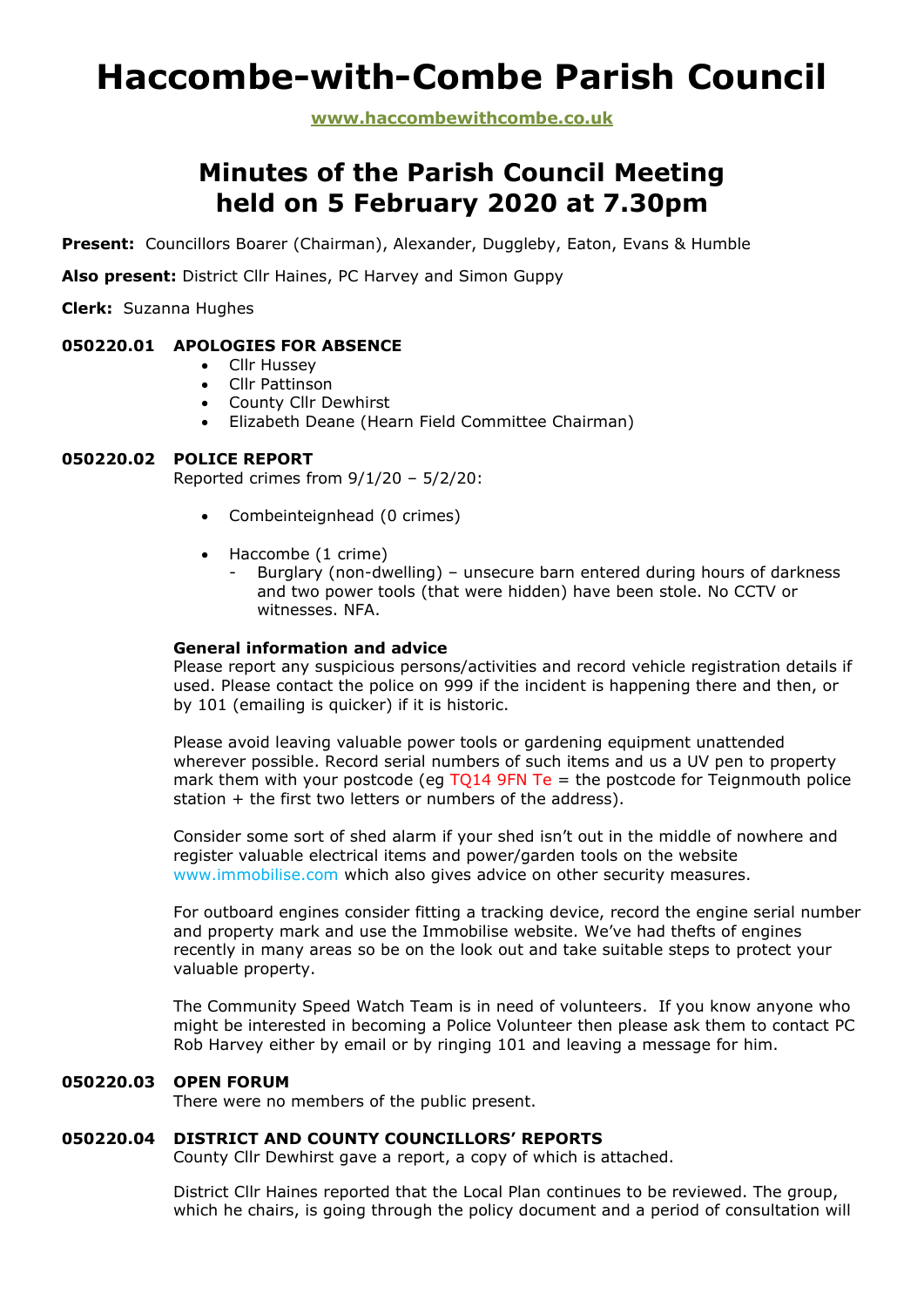follow. This is likely to run from 23 March -18 May. There is nothing within it which is specific to this parish but it contains a range of policies which effect all parishes.

He advised that he has recently been involved in a controversial Planning Committee meeting with another likely to be coming up.

# **050220.05 DECLARATIONS OF INTEREST AND REQUESTS FOR DISPENSATION**

Members were reminded of their responsibility to continually update their Notice of Registerable Interests and to declare any disclosable interests, including the nature and extent of such interests they have in any items to be considered at this meeting. Members were reminded that unforeseen requests for a Dispensation to be considered at this point only if there was no way a member would have been aware of such before the meeting.

There were no declarations of interest or requests for dispensation.

Cllr Alexander declared an interest in item 6 as she wished to query the minutes in relation to a matter recorded in those minutes in which she had an interest.

#### **050220.06 MINUTES**

Cllr Alexander queried minute 080120.03 relating to responsibility for boundary maintenance which was discussed in the open forum. After discussion, it was agreed that the minute was correct and members proceeded to approve and sign the minutes of the meeting held on 8 January 2020 as a true and accurate record.

# **050220.07 DELEGATE REPORTS**

None.

# **050220.08 FINANCE & GOVERNANCE**

#### 8.1 **Expenditure**

Members approved the following payments:

| Cheaue no      | <b>Pavee</b> | <b>Details</b>                | <b>Amount</b> |
|----------------|--------------|-------------------------------|---------------|
| DD             | Opus Energy  | Hearn Field electricity (Jan) | £34.39        |
| S <sub>O</sub> | Clerk        | Salary (Jan)                  | £268.62       |
| Online         | TDC          | Premises Licence              | £100          |

#### 8.2 **Income**

Members noted income received 4 January – 31 January 2020:

| <b>Received</b> | <b>Received from</b>   | <b>Details</b>       | Amount |
|-----------------|------------------------|----------------------|--------|
| 9 Jan 2020      | Lloyds                 | Interest             | £0.38  |
| 20 Jan 2020     | Hearn field<br>booking | Hearn Field bookings | £105   |

#### 8.3 **Bank Balances at 31 January 2020**

|           | Current account   Savings account   Sea Wall account |           | Total      |
|-----------|------------------------------------------------------|-----------|------------|
| £3,017.46 | £9,001.79                                            | £3,825.10 | E15,844.35 |

#### 8.4 **s137 Grant Applications**

Members received two applications for a small grant. After discussion, the following grants were agreed:

- $£100$  to St Blaise Church towards the cost of reburbishing the telephone kiosk in Netherton
- £900 to the Village Hall Committee towards the cost of upgrading the heating system in the Village Hall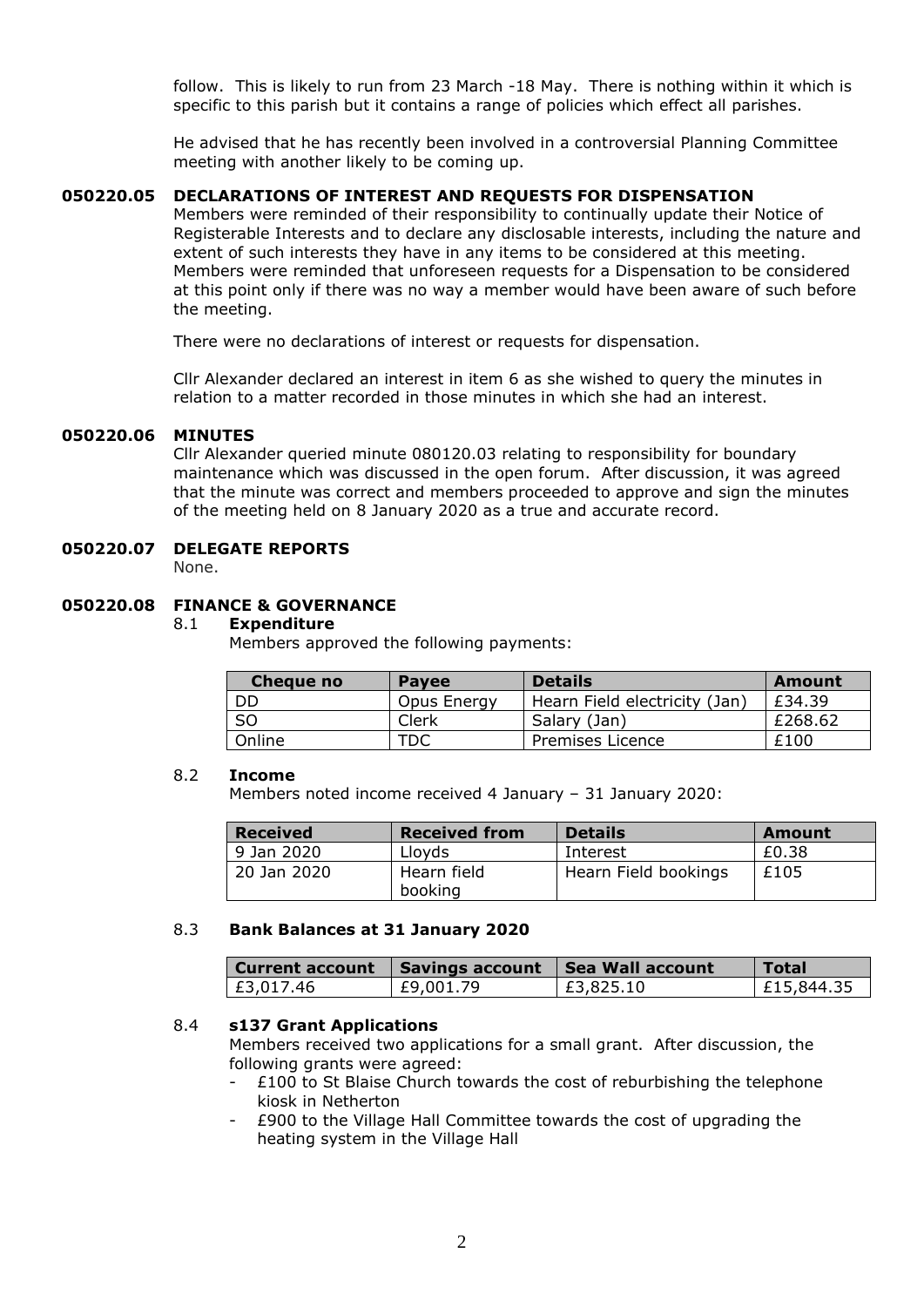# **050220.09 PLANNING**

# 9.1 **New applications/appeals**

9.1.1 20/00109/CAN – Thorn Orchard, Combeinteignhead Fell one Norway spruce

Members had no objections to the application.

9.1.2 20/00076/CAN – The Coaching House, Shaldon Road, Combeinteignhead Fell one deodar cedar (T18), one silver birch (T25), one flowering plum (T12) and one apple (T14) and crown thin one Persian ironwood (T26) by 30% (as numbered on the submitted tree plan)

Members had no objections to this application.

# 9.2 **Decisions**

- 9.2.1 Appeal Decision 3 Buckland Barton Cottages, Newton Abbot To note that the appeal was dismissed
- 9.3 Cllr Humble asked whether TDC were closer to determining the planning application at Coombe Cellars (19/01341/FUL) as it is some months since the application was submitted and the lights are still on. It was agreed that the clerk should contact the planning department for an update.

# **050220.10 CAR PARK**

Members received the final proofs and costings for the signage. The total cost will be  $£499 + VAT.$  Members approved the proofs.

The Village Hall Committee has not yet met to approve the hanging of two signs on the fencing but the Village Hall Chairman has advised that this is likely to be approved and that the Parish Council should proceed on that basis.

The Chairman confirmed that no further action had been taken about the lines due to the weather.

# **050220.11 HIGHWAYS AND FOOTPATHS**

- 11.1 Members received and noted the annual report from Cllr Humble as P3 Coordinator. This will be submitted to DCC. No new projects are proposed but a request for the annual maintenance grant will be made.
- 11.2 It was reported that garden rubbish is being stored on the roadside in Haccombe near the junction with the drive to Haccombe House. It appears that a local resident is storing the garden rubbish here before disposing of it. It was also reported that rubbish has been dumped on the roadside near Centrax. The clerk advised that any resident could contact the Blitz Team at TDC to remove it.

# **050220.12 HEARN FIELD**

The Hearn Field Committee Chairman sent a written report as follows:

- Sea wall update Weather not good enough to complete in January. Cllr Boarer will organise it over the coming weeks.
- Request for hire of showers from Teign Yacht Club

Simon Guppy advised that the Yacht Club has demolished its clubhouse and have requested use of the showers in the Pavilion whilst the new clubhouse is being built. It is proposed to charge £20 per session (per day or eve) totalling around £1100 for the whole season. Sessions are likely to be Monday-Thursday. They will also clean the showers at the end of each week. This arrangement was agreed on the basis that existing bookings would be prioritised. It was further agreed to provide a key for each 4-day block. The Yacht Club will be responsible for the security of their belongings etc.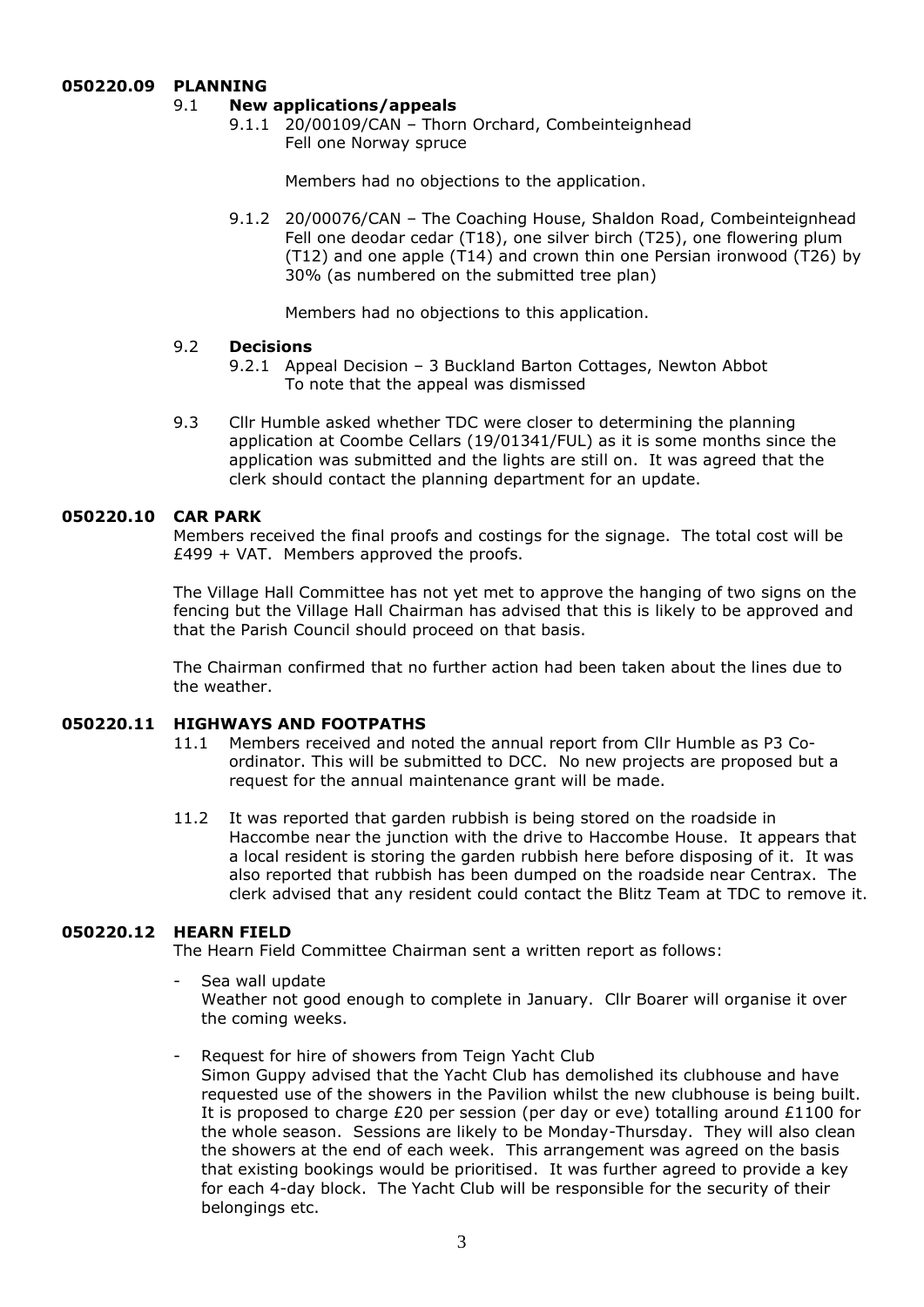- A request was received to hold a scouts training camp from 13-18 August. There will be a maximum of 22 people including staff. This booking was accepted.]#
- The premises licence application will be submitted this week. There is a requirement to publish an advert in the local newspaper and a notice must be displayed in the Pavilion. The cost of the newspaper advert will be £150-£200.

# **050320.13 ANNUAL PARISH MEETING**

It was agreed that this will be held on Friday 15 May at 7.00pm in the Hearn Field Pavilion. Fuad Al-Tawil, Helen Chessum and Rebecca Hewitt (TDC's Community Safety and Safeguarding Manager) have all agreed to attend and speak at the meeting. After discussion, it was agreed to defer Rebecca Hewitt until next year so that the sole focus of this year's meeting is climate change and how this parish can embrace the climate emergency.

#### **050220.14 CLIMATE CHANGE**

It was agreed to defer any further discussion until after the Annual Parish Meeting. In the meantime, Cllrs Humble and Alexander will attend the Climate Change workshop in Dawlish on 13 February.

#### **050220.15 CORRESPONDENCE**

Members received correspondence from David Halpin regarding various issues:

Firstly, members wished to acknowledge the work done by Mr Halpin and other volunteers over many years which is very much appreciated and that volunteers are still working hard in the parish in many capacities to maintain the parish and its amenities.

In response to some of the issues raised:

- The Parish Council has saved thousands of pounds by making repairs to the sea wall itself through a group of volunteers. A group will be coming together again soon to continue with the repointing. It is believed that planting anything on the top of the wall, however, would encourage roots to damage it further.
- The Parish Council has not removed the horse chestnut from the hedge at Hearn Field. As far as members are aware, it is still there.
- It is believed that DCC Highways has addressed the issue outside Hillside Farm. The Parish Council is unaware of any similar issues outside the garage but will monitor this.
- The Parish Council agrees that the finger post can be removed as this has now served its useful purpose the restricted byeway is signposted from the gate.
- With reference to the track behind Teign View Cottage, there is no solution to this. In the past, scalpings have been laid by DCC but after time they just sink into the ground. The Public Rights of Way Officer at DCC is aware of the issues raised but the solutions offered are only ever temporary. Members are not aware of a buddle hole above the cottage but acknowledge that there may have been one there in the past.
- The Parish Council has previously relied on volunteers to clear the buddle holes but will endeavour to seek a more permanent solution to try and ensure that buddle holes are maintained.
- Barcombe Lane TDC installation of gulleys 20 years ago the Parish Council is not aware of this and will look into it.

#### **050220.16 MEMBERS' ITEMS FOR INFORMATION OR GENERAL DISCUSSION, FOR INCLUSION ON FUTURE AGENDAS AND/OR ITEMS REQUIRING URGENT ATTENTION**

*Members are reminded that they have not received the statutory notice of this business to be transacted and should therefore recognise that any decision made may be taken to be unlawful if challenged in the future*

None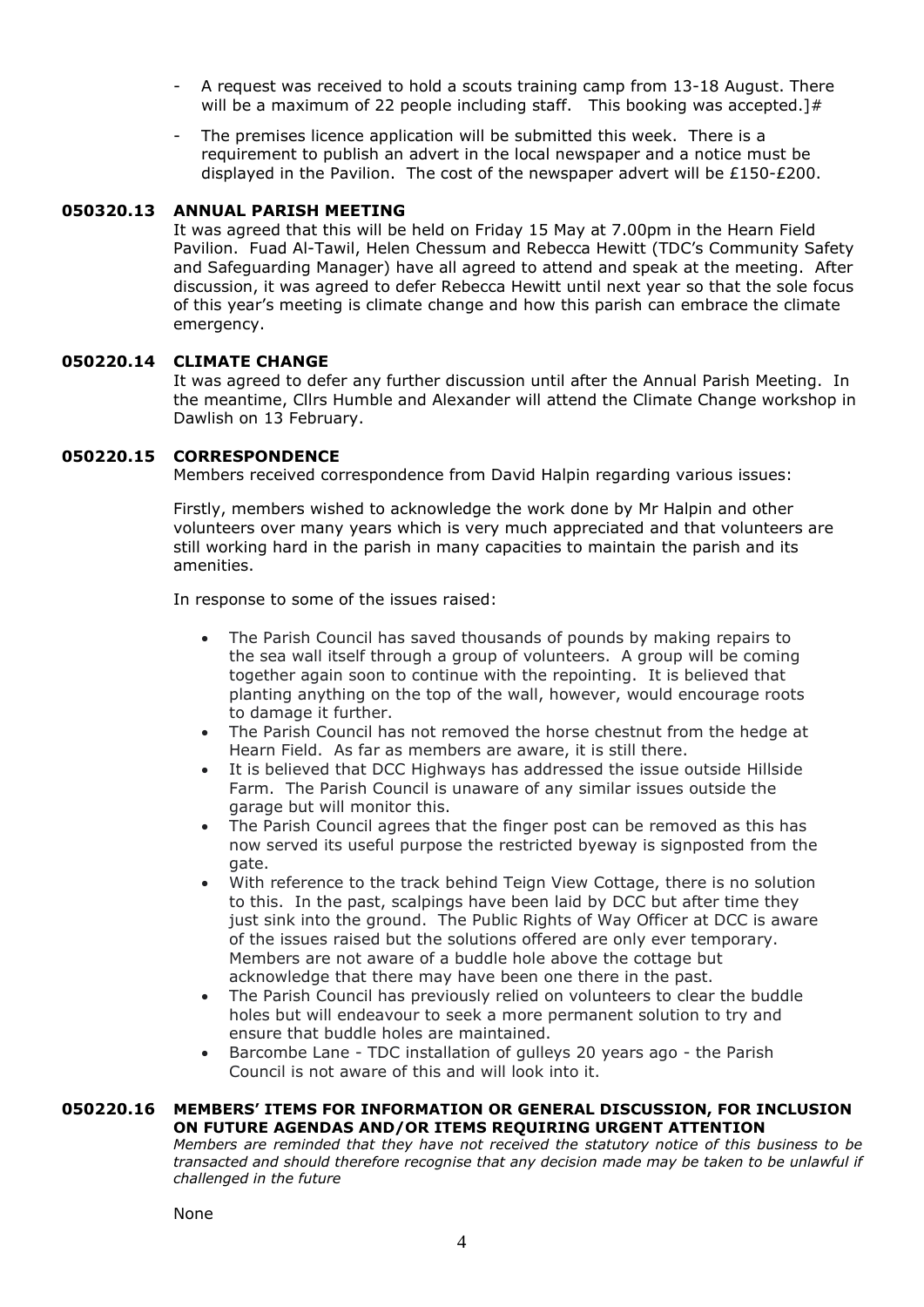# **050220.17 DATE OF NEXT MEETING**

It was confirmed that the date of the next Parish Council meeting is 4 March 2020.

The meeting closed at 9.35pm.

…...………………………………………

Chairman